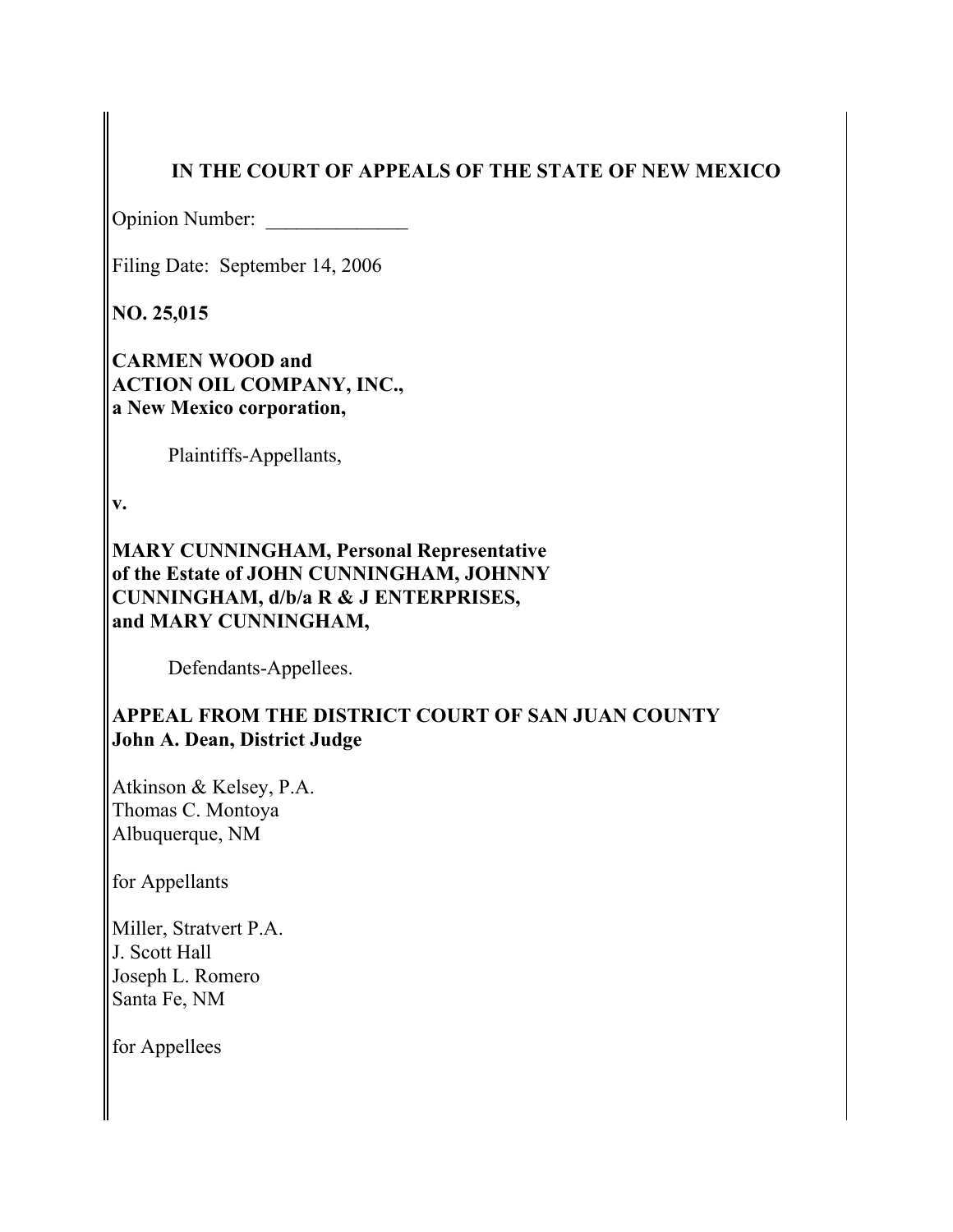#### **OPINION**

### **VIGIL, Judge.**

**{1}** This case involves the Seller's attempt to rescind a Purchase and Sale Agreement under which Seller's interests in oil and gas leases located on the Navajo Nation were sold to Buyer. The Plaintiffs are the Seller (and its principal) and Defendants are the Buyer (and its assigns). Seller alleged: (1) that a condition precedent to the effectiveness of the Agreement was approval of the assignment of the leases by the Secretary of Interior; and (2) that the essential and controlling consideration Seller was to receive under the Agreement was bonding by the Buyer, and since neither of these requirements were satisfied, Seller was entitled to rescind the Agreement. The district court rejected these arguments, granted Buyer summary judgment, and dismissed Seller's complaint for rescission with prejudice. The district court certified this order as a final order under Rule 1-054(B) NMRA, and Seller appeals. We affirm.

### **FACTS**

**{2}** On December 31, 1997, the parties entered into the agreement by which Seller sold to Buyer its interest in two Navajo Oil and Gas Leases, as well as other property not relevant to this appeal. It is undisputed that Seller's assignments of the oil and gas leases must be approved by the Bureau of Indian Affairs (BIA) acting for the Secretary of Interior and the Navajo Nation. In recognition of this fact, paragraph 2 of the Agreement, entitled "Transfer of Title" states:

2. Transfer of Title. Seller shall transfer title to the Property to Buyer pursuant to appropriate assignment instruments and bills of sale which shall be prepared by Buyer. The assignment instruments shall be in form acceptable to the Bureau of Indian Affairs . . . and Navajo Indian Tribe[] and in form recordable in San Juan County, New Mexico. Properly executed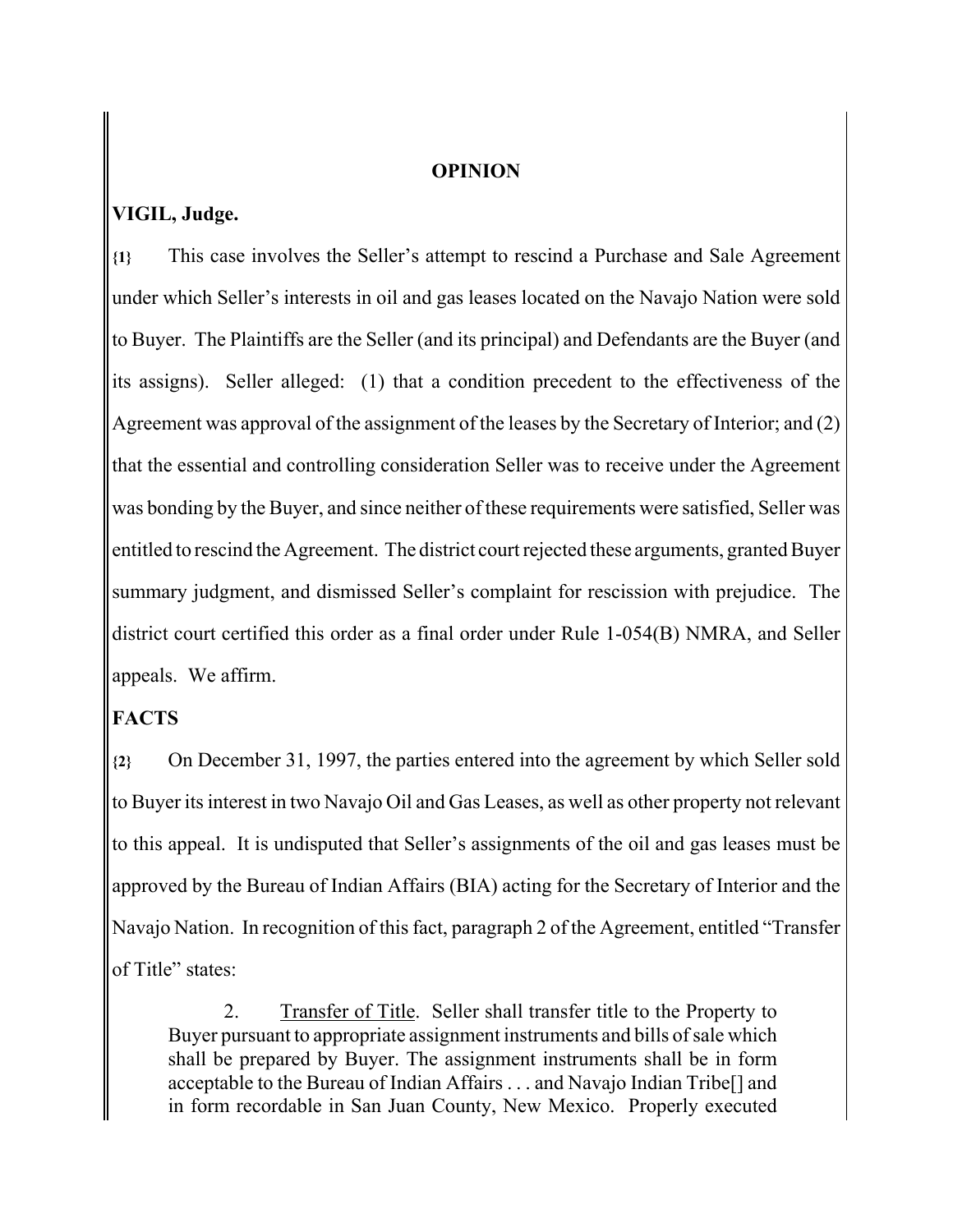assignment instruments shall be delivered by Seller to Buyer at the time of closing. Buyer shall have full and complete responsibility for the recording or filing of all instruments of conveyance.

In compliance with the Agreement, Seller executed an Assignment, Bill of Sale and Conveyance that was recorded with the San Juan County Clerk's Office, as well as BIA Assignment of Mining Lease forms for the two leases. Consistent with the Agreement, Buyer took possession of the leases and wells in February 1998, plugged and abandoned a number of the wells, and has operated the remaining wells ever since. For reasons not disclosed by the record, Buyer did not submit the assignments to the BIA for approval until December 4, 2002. The requests to approve the assignments of the oil and gas leases remain pending before the BIA which has neither approved nor denied the requests. The Agreement does not set forth a deadline by which the approvals of the assignments must be obtained from the BIA and the Agreement does not address the contingency of a failure to obtain the government approval of the assignments.

**{3}** The government also requires bonds for these types of oil and gas leases. Consistent with this requirement, paragraph six of the Agreement is entitled, "Bonding" and provides:

6. Bonding. Buyer shall comply with all bonding requirements imposed by applicable state or federal laws and regulations. Until such time as Buyer secures the required bonding, Seller shall maintain in full force and effect its current bonds applicable to the Property.

To secure the obligation of Buyer to obtain necessary bonding, Buyer shall, on or before the date of closing, purchase a \$15,000 certificate of deposit at the Bank of the Southwest, Farmington, New Mexico, and thereafter maintain the certificate of deposit for the benefit of Seller as hereinafter provided. Buyer shall take the steps necessary to effect a pledge of the certificate of deposit to Seller which pledge shall remain in force and effect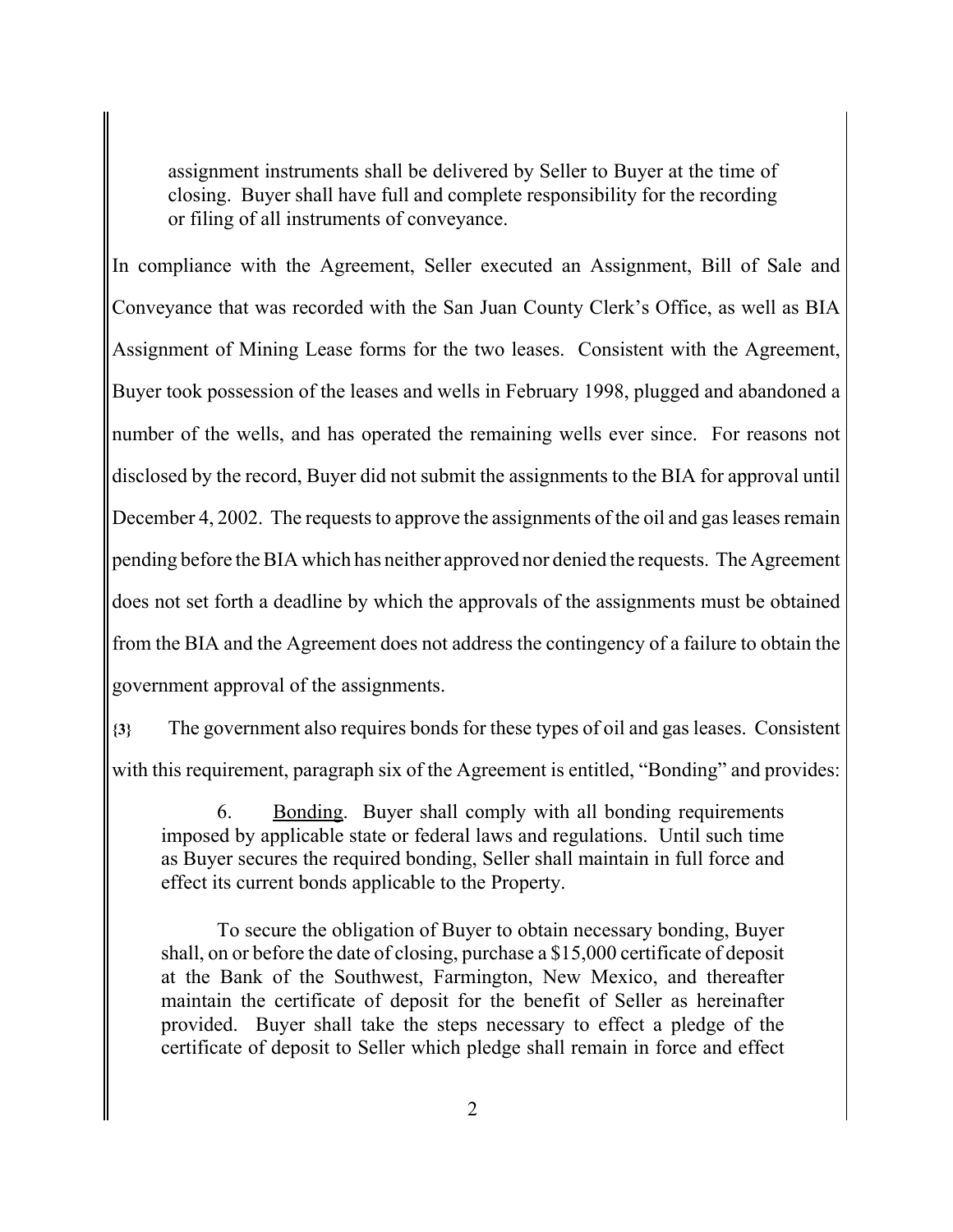until such time as Seller's bonds are released by the appropriate jurisdictional agencies. Seller shall be entitled to exercise its rights under an appropriate pledge agreement only in the event that its bonds are foreclosed upon by the appropriate jurisdictional agencies as the direct result of the failure of Buyer to satisfy the plugging and abandonment obligations provided for herein, or in the event the necessary bonding has not been obtained prior to June 30, 1999.

Consistent with its obligations under the Agreement, Buyer purchased a certificate of deposit

for \$15,000. Seller was only entitled to exercise its rights to the certificate of deposit if (1) governmental agencies made claims against Seller's own bonds for plugging and abandonment costs, or (2) Buyer did not obtain bonds by June 30, 1999. Seller never initiated procedures to obtain the release of its bonds from the government and no government agency has ever made any claims against the bond on the properties. When new bonds were not obtained by June 30, 1999, Buyer paid Seller \$15,000. The BIA then informed Buyer that as an assignee of the oil and gas leases, it was required to obtain a bond in the amount of \$65,000, and Buyer complied.

**{4}** The Agreement has a separate provision entitled "Consideration" which states:

5. Consideration. As consideration for the sale of the Property, Buyer shall, when necessary, and at his sole risk and expense, plug and abandon any and all of the Wells and reclaim the lands on which said Wells are situated, in accordance with all local, state and federal rules and regulations. Buyer agrees to indemnify and hold Seller harmless from any liability or expense that may become due or payable in connection with the plugging and abandonment of any of said Wells.

As further consideration for the sale of the Property, Buyer shall give to [Seller's principal] ten thousand (10,000) feet of two and three-eighths (2 3/8) inch junk tubing. [Seller's Principal] shall take possession of the tubing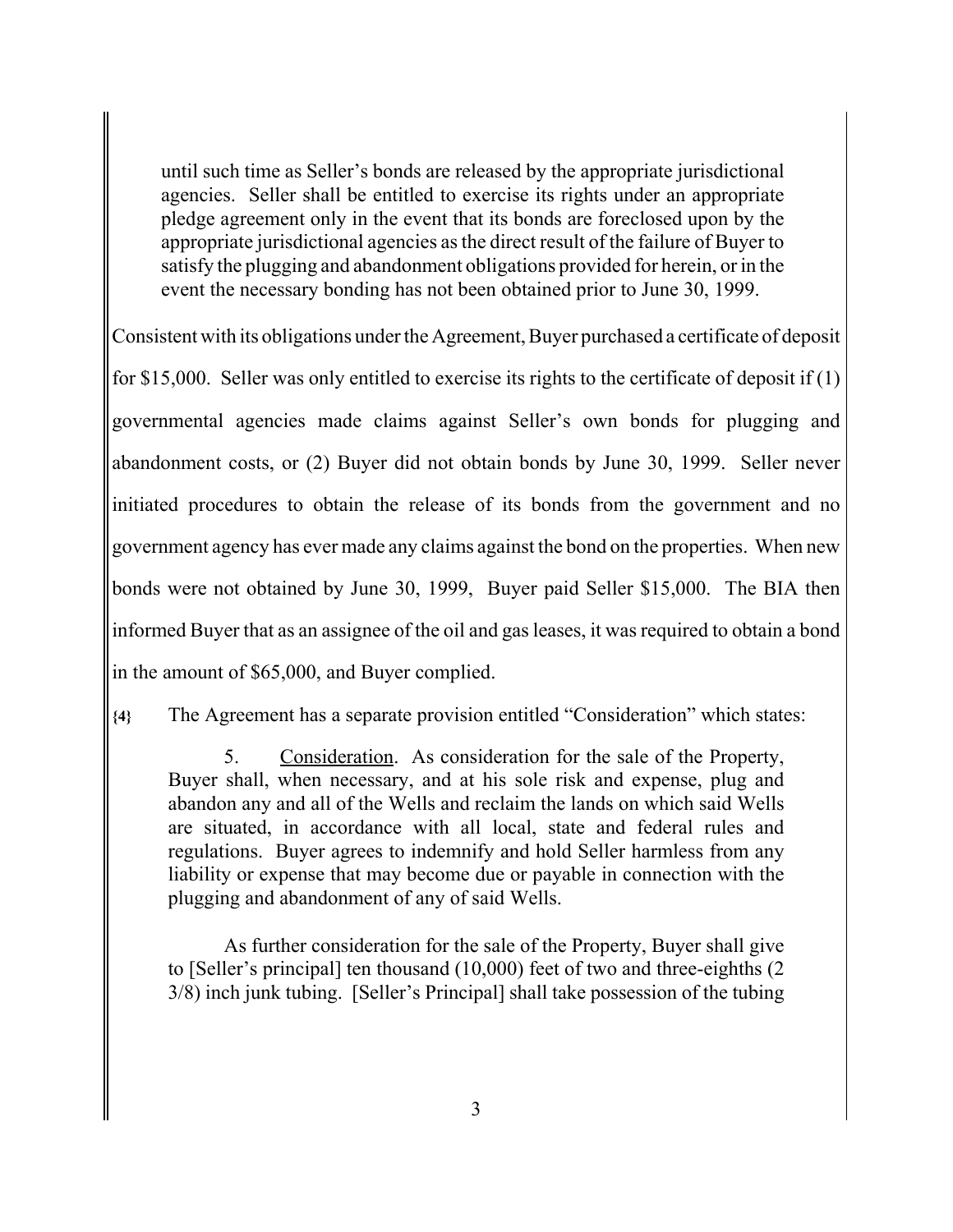in such increments and at such time and place as is agreed on by Seller and Buyer.

**{5}** On the basis of the foregoing undisputed facts, the district court concluded that governmental approval of the lease assignments is not a condition precedent to either the formation of, or performance under, the Agreement; the district court further concluded that the Agreement continues to be a valid and binding contract between the Seller and Buyer because approval of the assignments reaches only to the lessor/lessee relationship between the government as lessor and Buyer as assignee. Finally, the district court found that Buyer at all times complied with the bond requirements set forth in the Agreement. Accordingly, the district court denied rescission, granted Buyer's motion for summary judgment, and dismissed Plaintiff's complaint for rescission with prejudice. Seller appeals.

### **ANALYSIS**

**{6}** The material facts are undisputed. We therefore apply a de novo standard of review to the legal conclusions made by the district court. *See Whittington v. State Dep't of Pub. Safety*, 2004-NMCA-124, **¶** 5, 136 N.M. 503, 100 P.3d 209 (stating that our review of a summary judgment order is de novo when the material facts are undisputed); *Vill. of Wagon Mound v. Mora Trust*, 2003-NMCA-035, **¶** 26, 133 N.M. 373, 62 P.3d 1255 (stating that on appeal from a summary judgment order, this Court decides the legal interpretation of the facts de novo when the relevant facts are undisputed). "If the facts are not in dispute, and only their legal effects remain to be determined, summary judgment is proper." *Roth v. Thompson*, 113 N.M. 331, 335, 825 P.2d 1241, 1245 (1992). We address: (1) whether BIA approval of the assignments constitutes a condition precedent to making the Agreement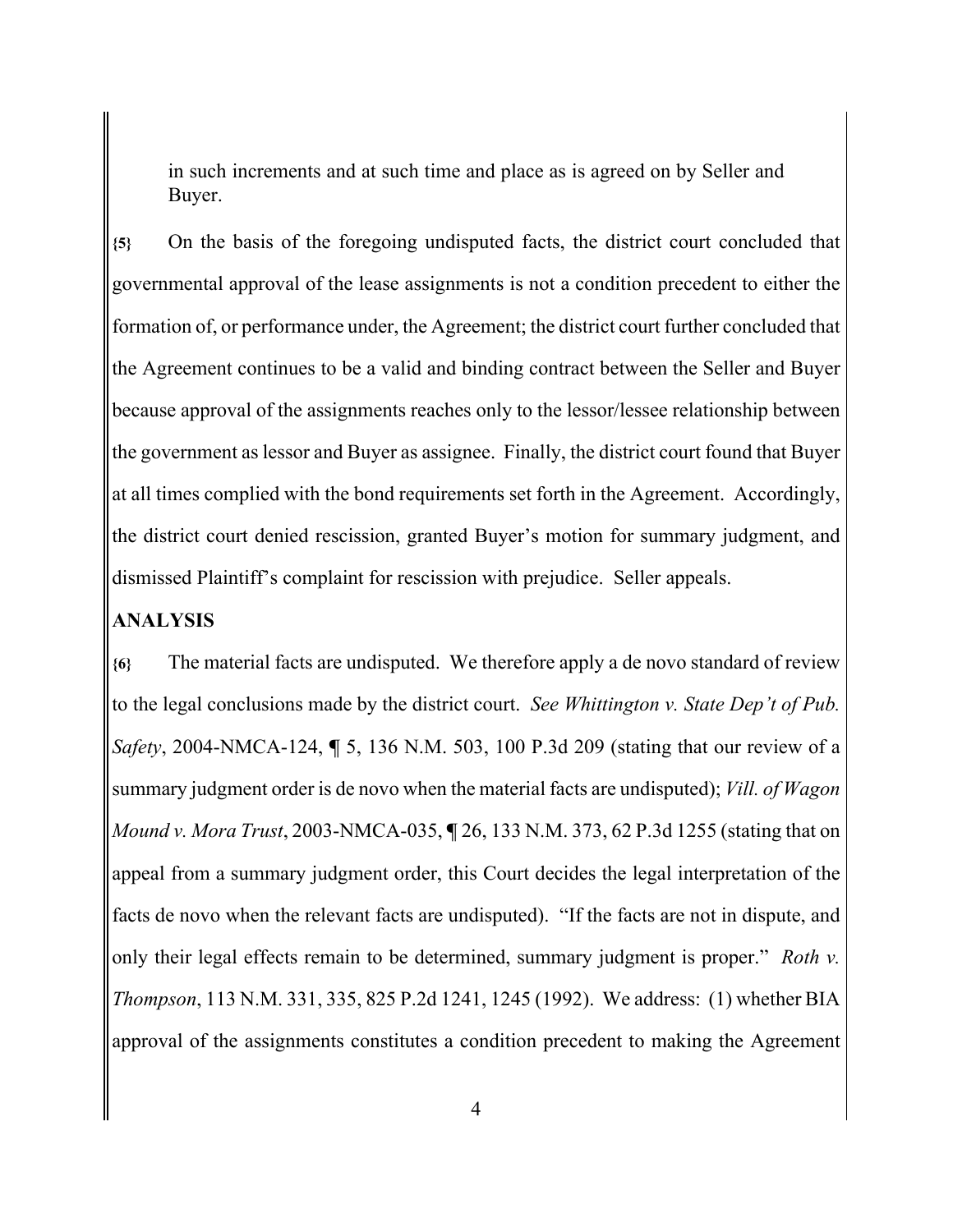effective; (2) whether the failure to approve the assignments by the BIA as of the time the complaint was filed constituted such a failure of consideration as to warrant rescission; (3) whether rescission was warranted due to Buyer's failure to comply with the bonding requirements in the Agreement; and (4) whether the Navajo Nation is a necessary, indispensable party to the litigation.

### **1. Condition Precedent**

**{7}** We conclude that BIA approval of the assignments does not constitute a condition precedent to making the Agreement effective. *W. Commerce Bank v. Gillespie*, 108 N.M. 535, 775 P.2d 737 (1989), states:

The existence of a contract does not hinge on a condition that qualifies a party's duty to perform. Generally, a condition precedent is an event occurring subsequently to the formation of a valid contract, an event that must occur before there is a right to an immediate performance, before there is breach of a contractual duty, and before the ususal judicial remedies are available. *Whether conditions precedent are considered prerequisites to formation of a contract or prerequisites to an obligation to perform under an existing agreement is controlled by the intent of the parties.*

Id. at 537, 775 P.2d at 739 (citations omitted) (emphasis added).

**{8}** The question is whether BIA approval of the lease assignments constituted a prerequisite to the formation of a contract under the Agreement. The Agreement itself demonstrates that this was not the intent of the parties. No performance by Buyer or Seller was expressly made contingent upon approval of the assignments by the BIA. In fact, Seller was expressly obligated to deliver properly executed assignment instruments at the time of closing, and the Agreement specified, "[t]he closing of this transaction shall occur on January 20, 1998, or on such other date as may be mutually agreed to by Seller and Buyer."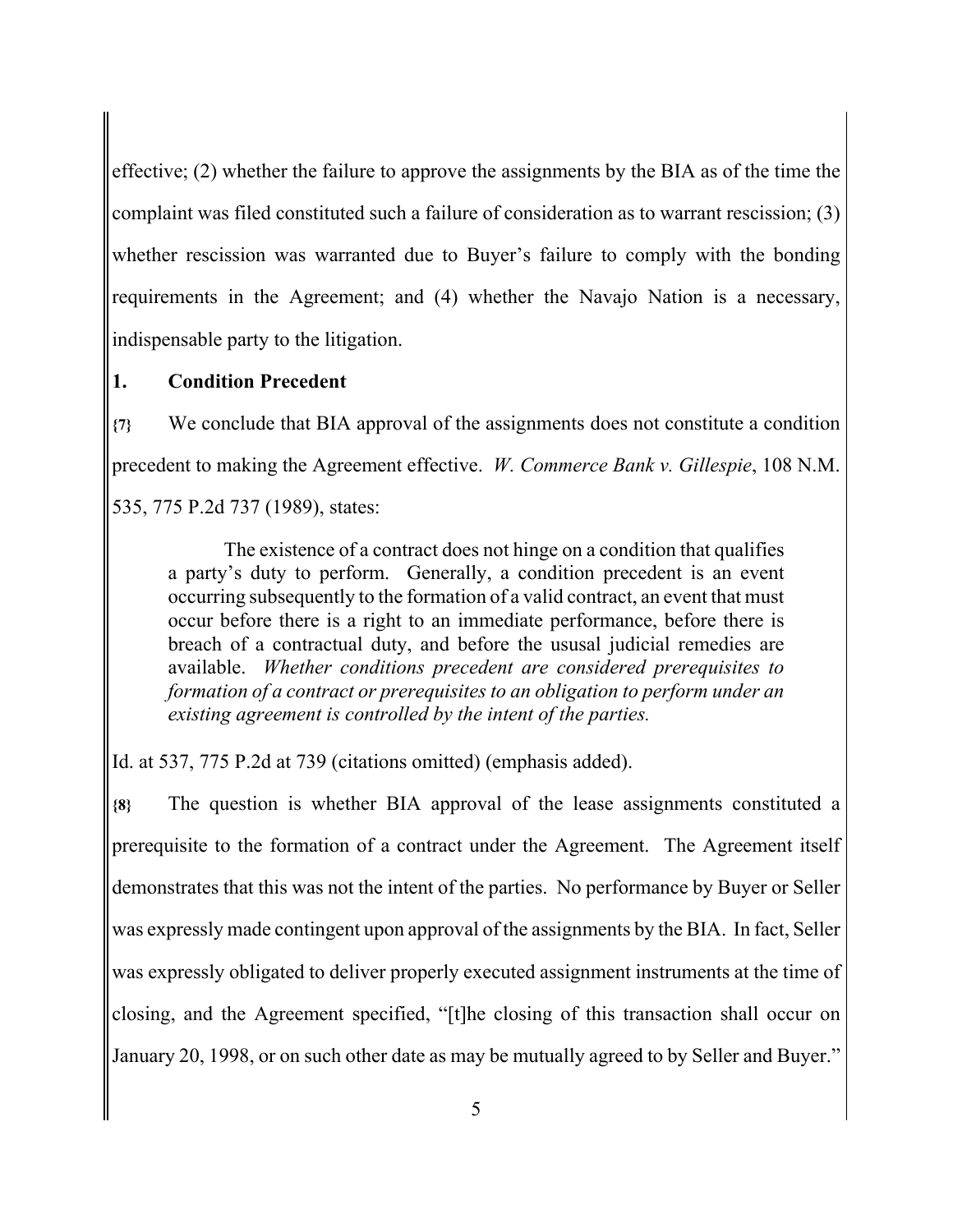The instruments were in fact executed and delivered from Seller to Buyer on February 11, 1998. Therefore, approval of the assignments was not a condition precedent.

**{9}** An example of governmental approval constituting a condition precedent to the formation of a contract is found in *Dechert v. Allsup's Convenience Stores, Inc.*, 104 N.M. 748, 726 P.2d 1378 (1986). That case involved the purchase and sale of a liquor license. *Id.* at 749, 726 P.2d at 1379. In pertinent part, the contract provided that it was subject to approval by all appropriate governmental agencies and authorities and that in the event transfer of ownership of the liquor license was not approved, "[t]his contract shall become null and void, and all monies paid shall immediately be returned to [p]urchaser." *Id.* In light of this language, it was undisputed that governmental approval of the sale was a condition precedent to formation of the contract. *Id.* This is not such a case. Seller agreed to transfer the oil and gas leases to Buyer and Buyer agreed at its sole risk and expense to plug and abandon any and all of the wells and reclaim lands on which the wells were situated in accordance with applicable laws, rules, and regulations. An offer was made to assign the oil and gas leases and the offer was accepted. The contract was thereby formed and became binding. There is no ambiguity. We therefore reject the contention that a condition precedent to the formation of a contract under the Agreement was approval of the assignments by the BIA.

### **2. Substantial Failure of Consideration**

**{10}** To warrant rescission, there must be a "substantial failure" of consideration. *Samples v. Robinson*, 58 N.M. 701, 705, 275 P.2d 185, 187 (1954). We conclude that there was no substantial failure of consideration because approval of the assignments remains pending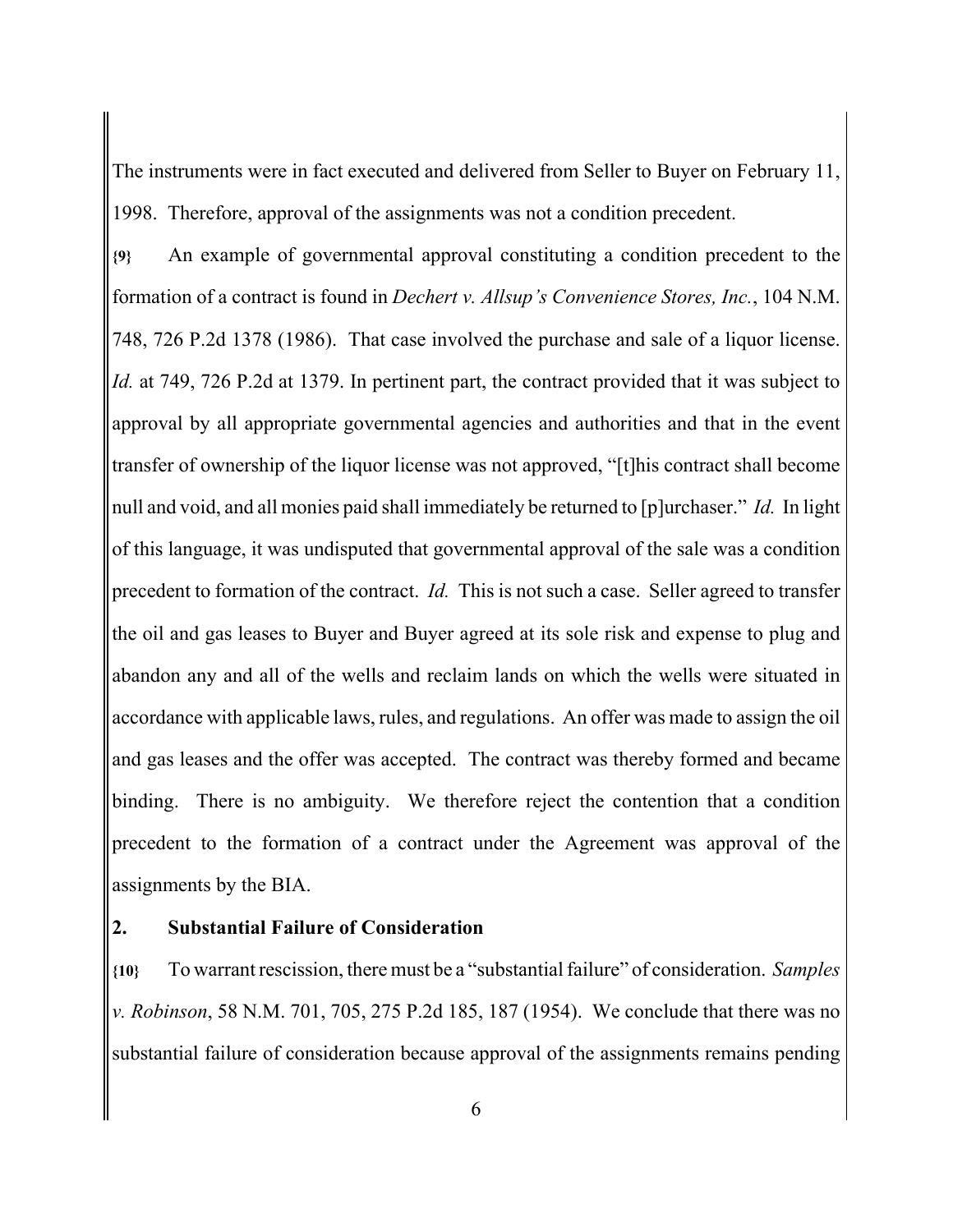before the BIA. As we have already noted, the parties made a binding contract, which is in no way contingent upon BIA approval. Further, Buyer received all of the consideration it is entitled to under the Agreement. Whether BIA ultimately approves the assignments of the oil and gas leases will not result in any greater or lesser consideration passing from Seller to Buyer. Stated another way, the pendency of BIA approval to the assignments has not resulted in any injury to Seller. *See Armijo v. Nuchols*, 57 N.M. 30, 35, 253 P.2d 317, 320 (1953) ("The principle is well established that voidable contracts may be rescinded at the election of an injured party[.]"); *Gross, Kelly & Co. v. Bibo*, 19 N.M. 495, 504, 145 P. 480, 483 (1914) ("[A] contract which *may* be set aside at the option of the injured party, is to be considered as being in effective operation until that party takes measures to enforce his right to rescind." (internal quotation marks and citation omitted)).

**{11}** We emphasize that this is not a case in which the *buyer* is seeking rescission because of a failure to receive title to the oil and gas leases as a result of the delay from the BIA. We are only addressing whether the *seller* has a right to rescind the Agreement under the circumstances. An analogous case was presented in *Ace Realty, Inc. v. Looney*, 531 P.2d 1377 (Okla. 1974). In that case, the seller sought to terminate the rights of the purchaser under a real estate contract due to defects in the seller's title. *Id.* at 1378-79. The contract provided that the seller would have sixty days within which to meet any valid objections made by the buyer to the title. Defects to the title were not corrected within sixty days. *Id.* at 1379. The court held that the provision in the contract providing that the seller would have sixty days within which to meet valid objections to the title were for the benefit of the buyer and that the seller could not take advantage of this provision in the contract in an effort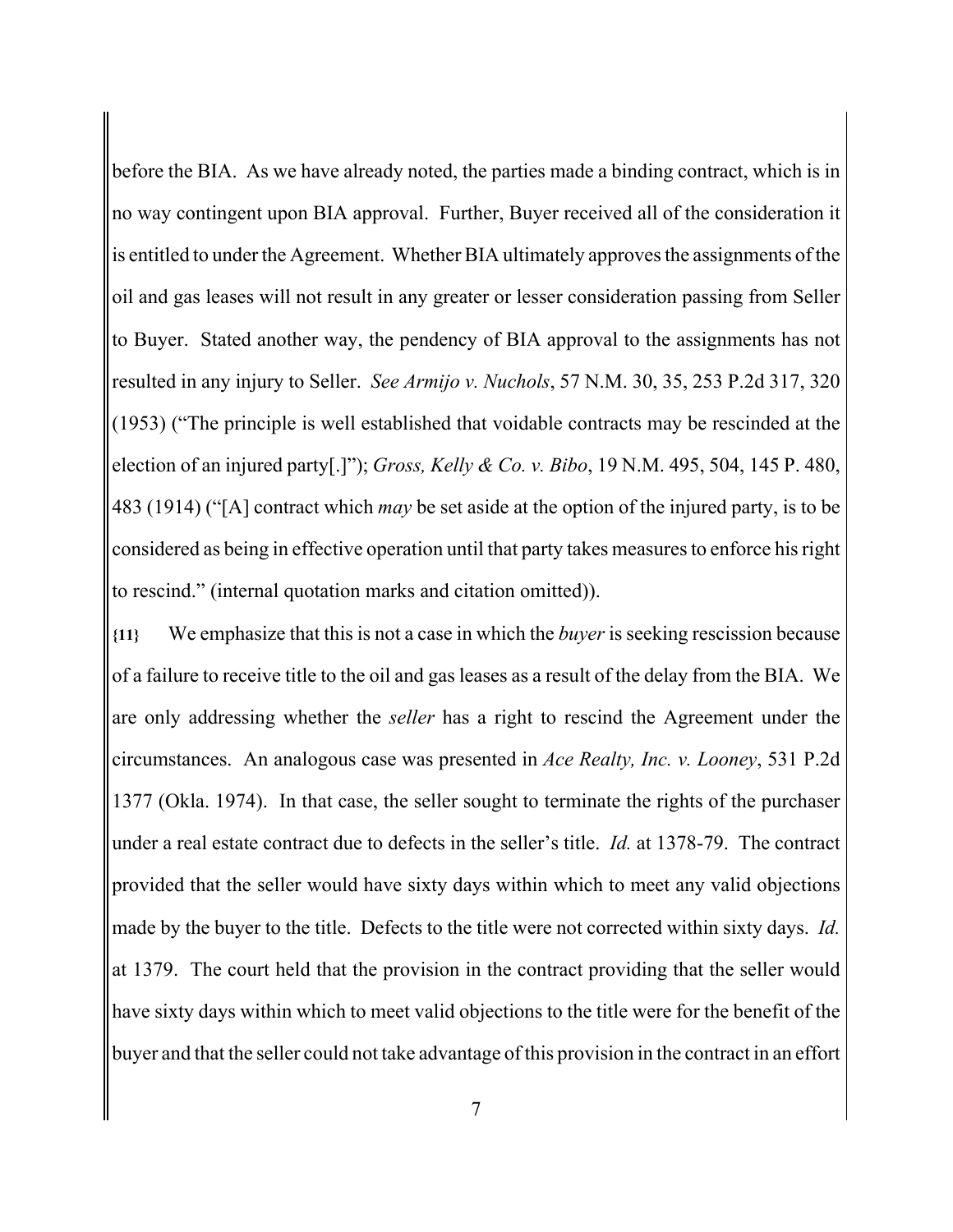to avoid its own contractual obligations. *Id.* at 1380. In so holding, the court stated that "[g]rounds available to the purchaser for [rescission] are not in general available to the seller for that purpose." (citing *Dimmer v. Seaman*, 178 So. 764 (La. Ct. App. 1937)). The *Ace Realty* court concluded that, "in the absence of a contract provision to the contrary, the fact that there is a defect of title to the land sold does not authorize a rescission by the *seller*, since the purchaser may insist on what the seller is able to convey." *Id.* (emphasis added). **{12}** *Ace Realty, Inc.*, is an expression of the principle that the failure of a seller to provide a merchantable or marketable title in accordance with the real estate contract does not permit the seller to forfeit the contract. The grounds generally available to the purchaser for rescission are not likewise available to the seller for that purpose. 92 C.J.S. *Vendor & Purchaser* §§ 180, 182, 196 (2000); *see also Youngblut v. Wilson*, 294 N.W.2d 813, 818 (Iowa 1980) (stating that where the seller did not provide merchantable title as required by the real estate contract, the seller was precluded from forfeiting the contract); *Skubal v. Meeker*, 279 N.W.2d 23, 26 (Iowa 1979) (stating that when the seller was in default of the parties' agreement, equity dictates that the forfeiture be canceled because a seller in default cannot forfeit the contract); *Madhavan v. Sucher*, 306 N.W.2d 481, 483-84 (Mich. Ct. App. 1981) (stating that where seller could not provide a fully insurable marketable title to a house due to a drainage easement across the property, seller could not declare the deposit forfeited upon buyer's refusal to close the transaction).

**{13}** The purpose of the requirement that the BIA approve oil and gas leases such as those in this case is to effectuate the fiduciary duty the United States Government as trustee owes the beneficiary Indian tribes. *See Am. Sur. Co. of N.Y. v. United States*, 11 F.2d 903, 905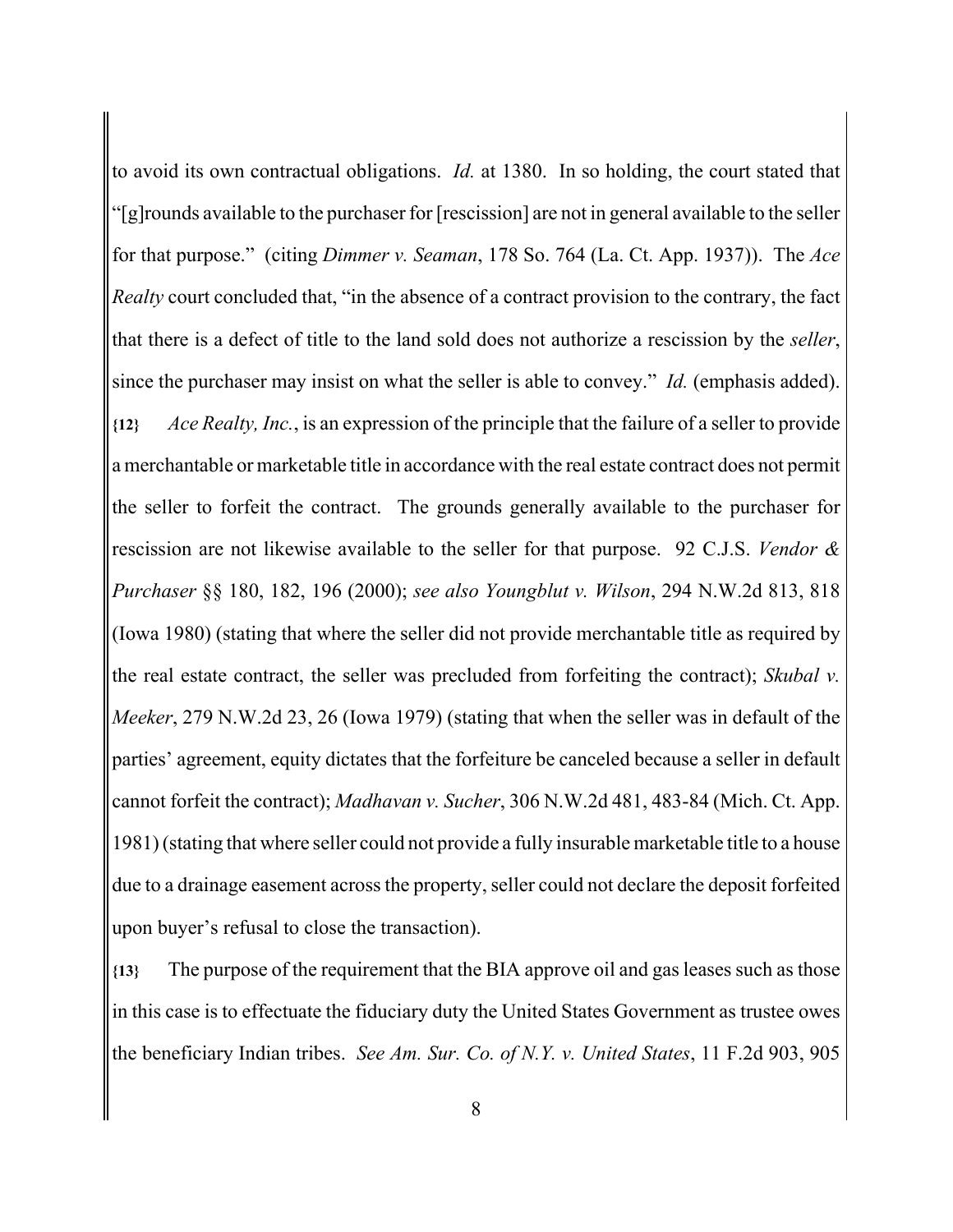(10th Cir. 1940) ("Such approval of the Secretary [of the Interior] was prescribed for the protection of the Indian Tribes and to effectuate the policy of the United States as guardian of the Indians."); *Cleary v. Sewell*, 299 P.2d 524, 528 (Okla. 1956) (stating that approval of the Secretary of the Interior is required for the protection of the Indian tribe and further noting that there is no specific time set for approval of an assignment). This being the case, the Oklahoma Supreme Court has stated:

A lessee of a restricted departmental oil and gas lease may contract for the sale and disposal of the same under such terms and conditions as he might contract in relation to a commercial lease. If the proposed assignment be approved by the Secretary of the Interior, the conditions and terms of the contract for the sale thereof will be given the same effect as if the assignment had passed the title to the assignee at the time of its execution and delivery.

*Ganas v. Tselos*, 11 P.2d 751, 753 (Okla. 1932) (quoting the syllabus written by the court in *Goble v. Bell Oil & Gas Co.*, 223 P. 371 (Okla. 1924)). Further, the assignee has a right to the assignment as per the agreement and its validity is solely a matter between the assignee and the government. *Ganas*, 11 P.2d at 753 ("The plaintiff had a right to the assignment as per agreement, and it would then be a matter between the plaintiff and the Secretary of the Interior as to its approval.").

**{14}** The Department of the Interior agrees with the foregoing concepts when deciding administrative appeals relating to oil and gas lease assignments. *Petrol Resources Corp.*, 65 IBLA 104 (1982), is a decision of the Interior Board of Land Appeals in connection with the administrative approval of the assignment of an oil and gas lease. Therein, the administrative judge noted that while the assignment of an oil and gas lease is subject to final approval of the Secretary of the Interior, "on the date of execution of an assignment, the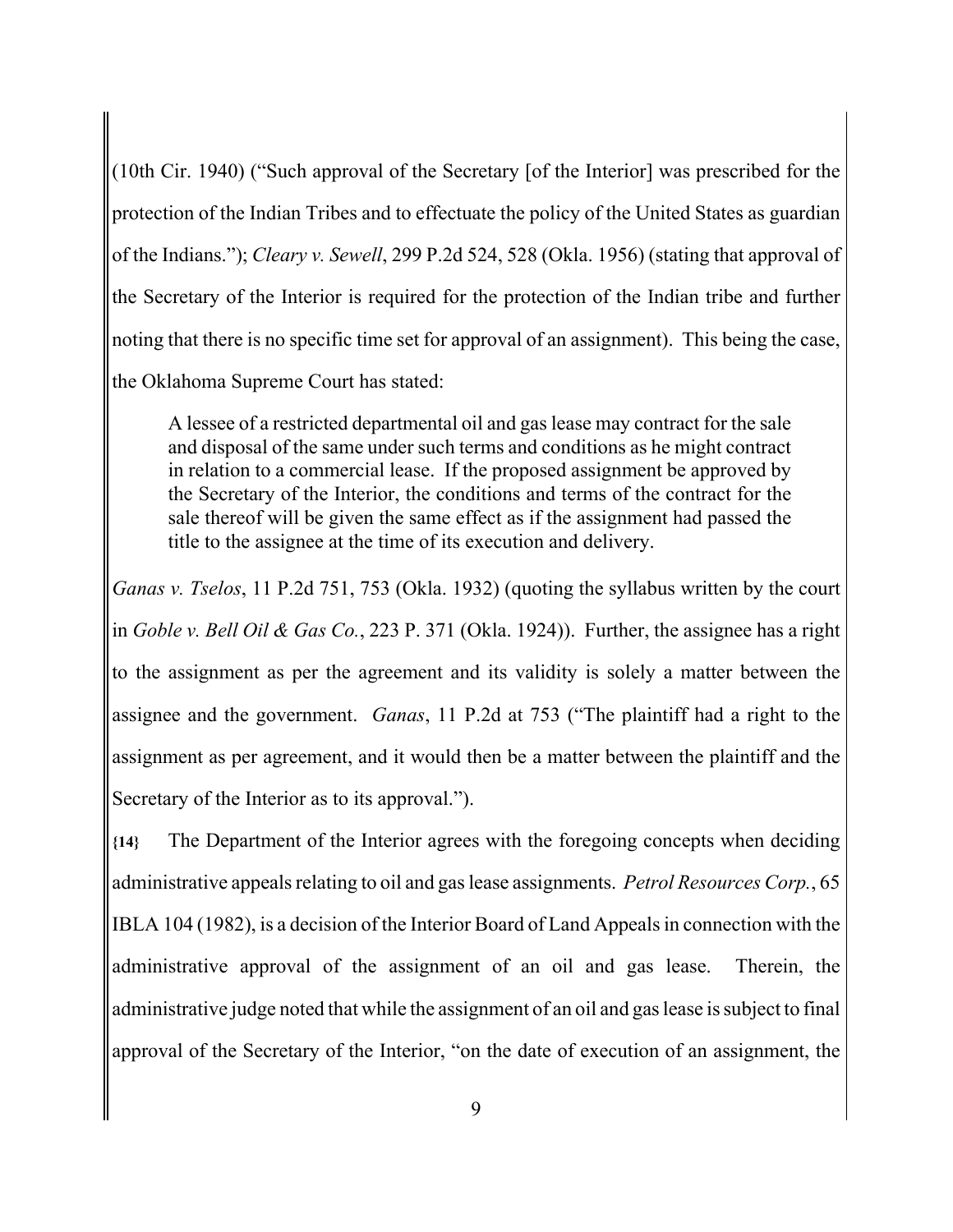assignment is effective as between the parties, *see Frederick J. Schlicher*, 54 IBLA 61, 65 (1981), and all that remains is for the assignee to obtain approval of the assignment." *Petrol Res. Corp.*, 65 I.B.L.A. at 107; *see also Sw. Petroleum Corp. v. Udall*, 361 F.2d 650, 655-56 (10th Cir. 1966) (concluding that after the assignment of a mineral lease, the assignee is entitled to statutory protection as a bonafide purchaser although governmental approval of the lease assignment is still pending).

**{15}** Seller also argues a failure of consideration justifying rescission, in that applications to approve the assignments are not pending before the BIA because the BIA requested that the assignments be re-executed in a June 25, 2003, letter to Buyer. Buyer counters that the applications remain pending because there has been no final written decision disapproving the applications. As discussed above, the BIA's approval of the assignments is not a condition precedent to the formation of the Agreement.

**{16}** We therefore conclude that the undisputed material facts in this case demonstrate that there has not been a "substantial failure" of consideration which allows Seller to seek rescission of the Agreement.

#### **3. Satisfaction of Bonding Requirements**

**{17}** Seller argues that recission is appropriate because paragraph six of the Agreement required Buyer to "comply with all bonding requirements imposed by applicable . . . federal laws" and simply paying the premiums for Seller's bond did not satisfy applicable federal statutes which require the lessee to actually furnish its own bonds. We fail to see where Seller preserved this specific argument for appeal in the district court. Even if it was preserved, and even if there were a technical violation of a federal statute, grounds for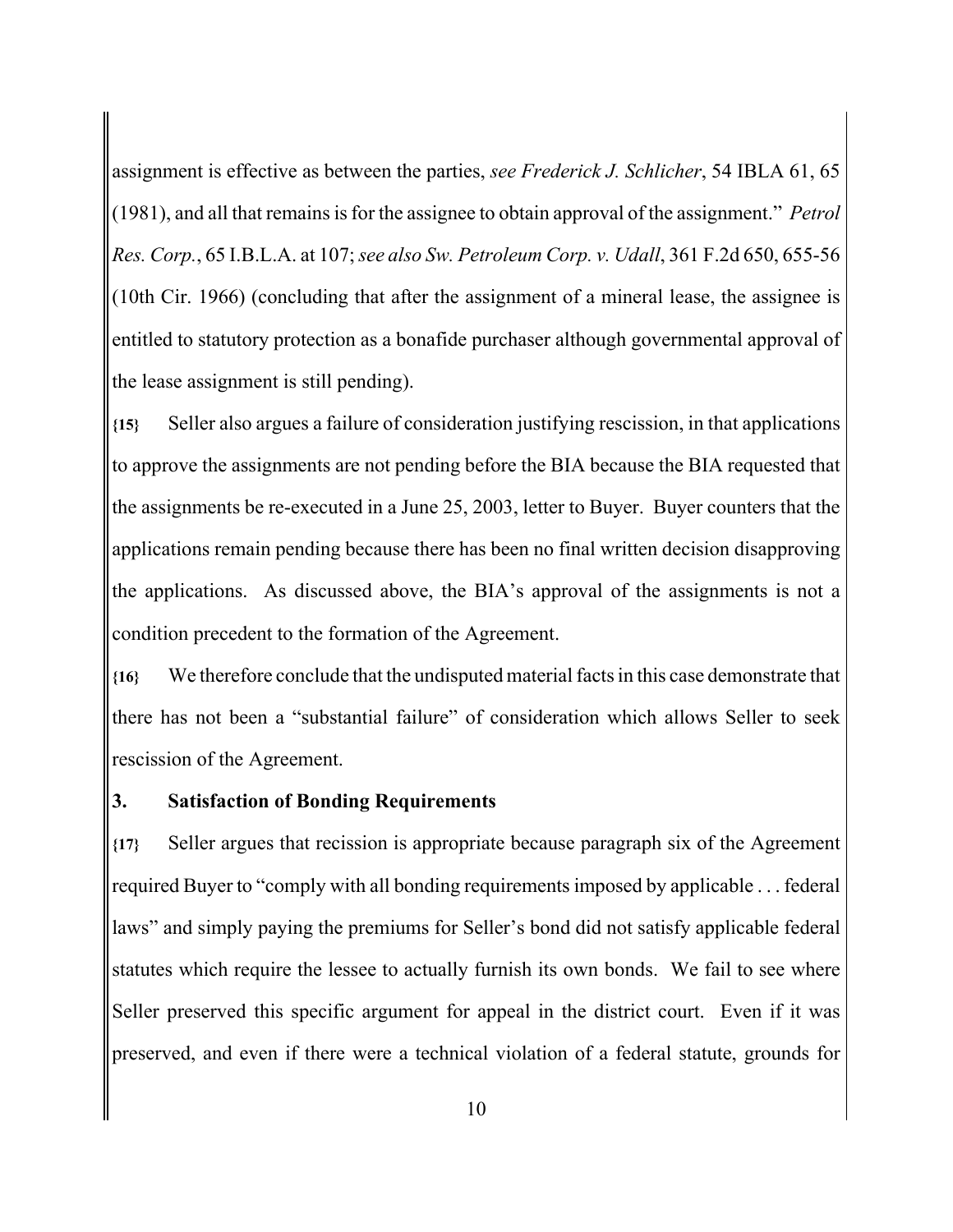recission would still be lacking. The underlying fundamental purpose of the Agreement was for Seller to sell, and Buyer to buy, Seller's interests in the oil and gas leases. A technical failure to comply with a bonding statute, which did not prevent the Agreement from being carried out, is not sufficient for recission. *See Bank of N.M. v. Priestley*, 95 N.M. 569, 575, 624 P.2d 511, 517 (1981) (repeating the rule stated in *Samples*, 58 N.M. at 705, 275 P.2d at 187-88, "that recission is not available where a breach of contract is not so substantial and fundamental as to defeat the object of the parties in making the contract").

#### **4. Necessary, Indispensable Parties**

**{18}** Buyer filed a motion to dismiss Seller's complaint in the district court, arguing that the Navajo Nation is a necessary, indispensable party, which Seller opposed. The district court ultimately denied Buyer's motion. Nevertheless, Seller attempts to present us with the question of whether the Navajo Nation is a necessary, indispensable party under Rule 1-019 NMRA, stating it wishes to "protect" any judgment awarding recission from "jurisdictional attack." We conclude that the issue of whether the Navajo Nation is a necessary, indispensable party under Rule 1-019 is not before us in this appeal. The only order certified as a final order for our appellate review is the order granting Buyer's motion for summary judgment. Further, even if Seller was allowed to take a position on appeal that is contrary to the position it took in the district court, *see Zarges v. Zarges*, 79 N.M. 494, 497, 445 P.2d 97, 100 (1968) ("Under ordinary circumstances a party is not permitted to take a position in the court below and, thereafter, to take a contrary position on appeal."), and the Navajo Nation was deemed a necessary party, *see Golden Oil Co. v. Chace Oil Co.*, 2000-NMCA-005, ¶¶ 2, 16, 128 N.M. 526, 994 P.2d 772 (affirming discretionary decision to dismiss